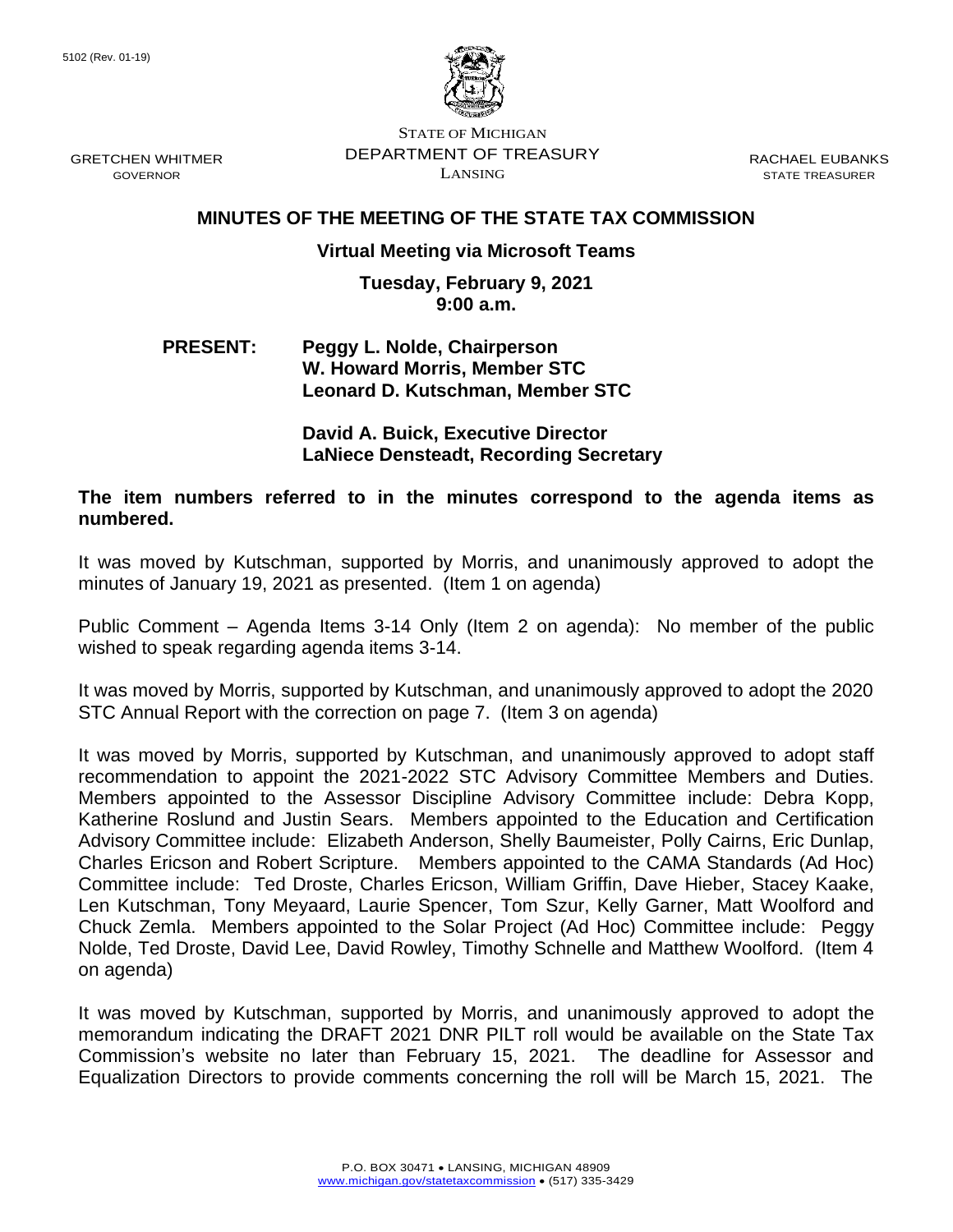2021 DNR PILT Roll (Tax Roll) is scheduled for final approval at the April 6, 2021 State Tax Commission Meeting. (Item 5 on agenda)

It was moved by Morris, supported by Kutschman, and unanimously approved to adopt the memorandum regarding Guidance for 2021 March Board of Review. (Item 6 on agenda)

The Commission received for informational purposes only an overview on the Solar Panel Ad Hoc Committee's plan to study current valuation practices for large scale projects within the State of Michigan and to develop an accurate, predictable, and uniform valuation method recommendation for the Commission's approval at their August 17, 2021 meeting. In carrying out this plan, the Commission is committed to ensuring uniform and equitable approaches to solar valuation in Michigan. The Committee will meet twice per month and the Executive Director will provide periodic updates to the State Tax Commission on the Committee's progress at the Commission's regular scheduled meetings. Individuals and stakeholders wishing to present information to the committee for consideration can email documentation and requests to present information via email directly to the Commission at [state-tax-commission@michigan.gov](mailto:state-tax-commission@michigan.gov) and are invited to participate in the public comment standing agenda segments of the Commission's regular scheduled meetings. (Item 7 on agenda)

It was moved by Kutschman, supported by Morris, and unanimously approved Bulletin 1 of 2021 4<sup>th</sup> Quarter Interest Rates. (Item 8 on agenda)

It was moved by Morris, supported by Kutschman, and unanimously approved Bulletin 2 of 2021 Millage Requests and Rollbacks. (Item 9 on agenda)

It was moved by Kutschman, supported by Morris, and unanimously approved Bulletin 3 of 2021 MCL 211.7u Poverty Exemption. (Item 10 on agenda)

It was moved by Morris, supported by Kutschman, and unanimously approved the 2021 Millage Rollback Forms: (Item 11 on agenda)

Form 610 – 2021 Calculation of Taxable Valuations Including Additions, Losses and Totals for Units Which Were Not Equalized as Assessed in 2020 or 2021 Form 612 – 2021 Millage Reduction Fraction Computation Form 613 – 2021 Complete Millage Reduction Fraction Computation Form 614 – 2021 Tax Rate Request Form 2166 – 2021 Millage Reduction Fraction Calculations Worksheet Form 5190 – 2021 Allocation Rates

It was moved by Morris, supported by Kutschman, and unanimously approved Form 4626 – Assessing Officer's Report of Taxable Values as of State Equalization in May. (Item 12 on agenda)

It was moved by Morris, supported by Kutschman, and unanimously approved to adopt staff recommendations regarding Local Unit Requests for Approval of Percentage Reductions in Taxable Value Under MCL 211.7u. The Commission approved the requests for Pittsfield Township – Washtenaw County, City of Southfield – Oakland County and Shelby Township –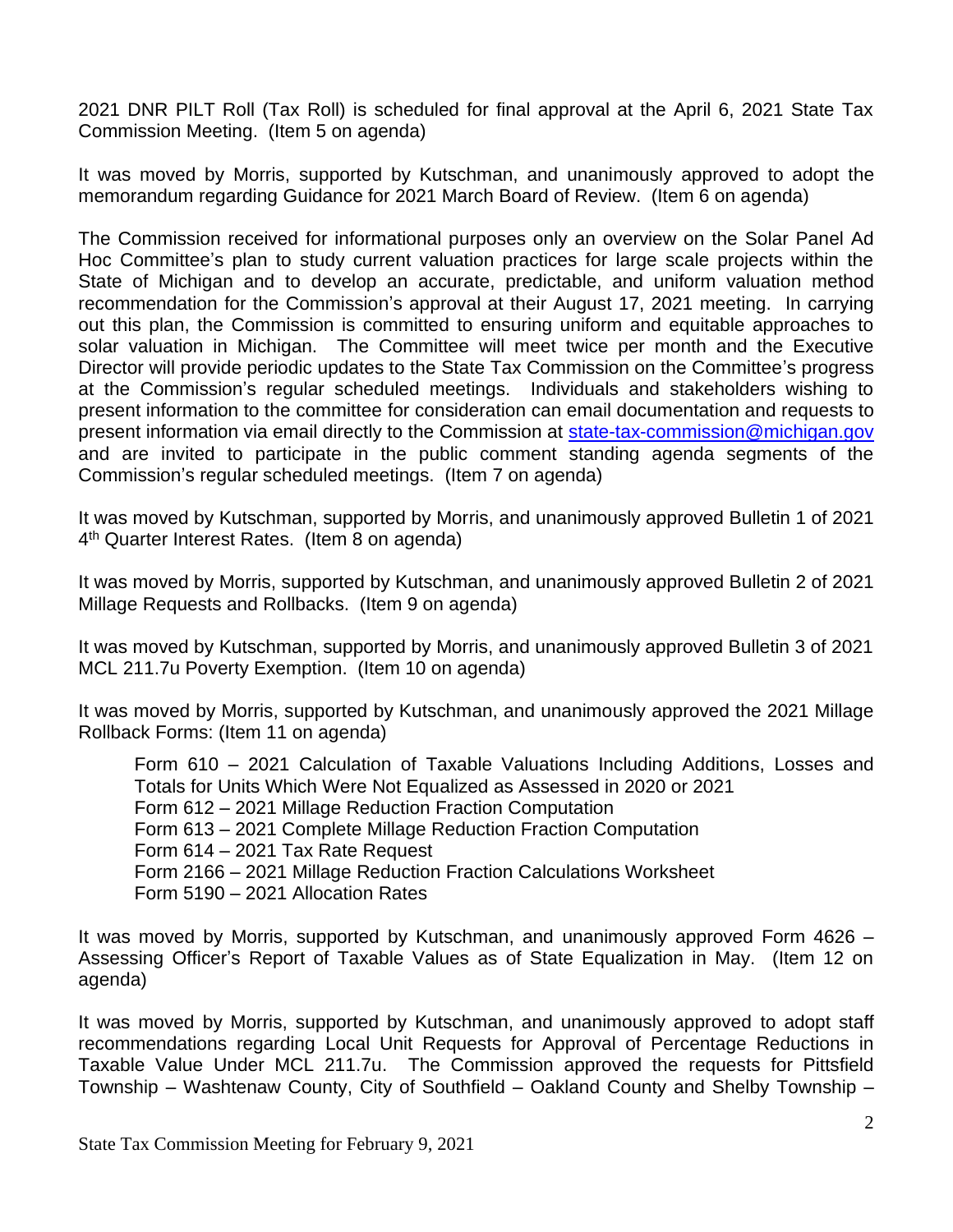Macomb County. The Commission denied the requests for West Bloomfield Township – Oakland County and City of Menominee – Menominee County. (Item 13 on agenda)

It was moved by Morris, supported by Kutschman, and unanimously approved to adopt a policy delegating authority to staff to process amended Industrial Facilities Tax Exemption, Air and Water Pollution Control, New Personal Property, Obsolete Property Rehabilitation, Commercial Rehabilitation, Neighborhood Enterprise Zones and Charitable Nonprofit Housing Property Certificates. The delegated authority allows staff to amend certificates for the following purposes: (Item 14 on agenda)

- To correct ending dates or wrong number of years due to a clerical error
- To correct spelling of a certificate holding/company name
- To correct project location address
- To correct application type
- To correct the certificate amount due to a clerical error
- To correct the State Education Tax amount of a certificate due to a clerical error
- To revise the certificate amount to include final costs.

It was moved by Kutschman, supported by Morris, and unanimously approved to adopt the staff recommendations on the **Special Exemptions Agenda**. (Item 15 on agenda) [\(Special](https://www.michigan.gov/documents/treasury/15_Exemptions_Special_Items_Agenda_715098_7.pdf)  [Exemptions Agenda Link\)](https://www.michigan.gov/documents/treasury/15_Exemptions_Special_Items_Agenda_715098_7.pdf)

It was moved by Kutschman, supported by Morris, and unanimously approved to adopt the staff recommendations on the **Exemptions Agenda**. (Item 16 on agenda) [\(Exemptions Agenda Link\)](https://www.michigan.gov/documents/treasury/16_Exemptions_Agenda_715102_7.pdf)

It was moved by Kutschman, supported by Morris, and unanimously approved to adopt the MCL 211.154 petitions on the **Concurrence Agenda**. (Item 17 on agenda) [\(Concurrence Agenda](https://www.michigan.gov/documents/treasury/17_Concurrence_Agenda_715103_7.pdf)  [Link\)](https://www.michigan.gov/documents/treasury/17_Concurrence_Agenda_715103_7.pdf)

It was moved by Kutschman, supported by Morris, and unanimously approved to **postpone** the following MCL 211.154 petitions, initially noticed as a non-concurrence. (Item 18 on agenda)

## **City of Melvindale, Wayne County**

| 154-20-0362 | <b>TRIPLE CROWN SERVICES</b><br><b>REAL PROPERTY</b>                                                                                                                       | 47-001-03-0028-301 |
|-------------|----------------------------------------------------------------------------------------------------------------------------------------------------------------------------|--------------------|
|             | 2018 AV from \$764,500 to \$0 TV from \$764,500 to \$0<br>2019 AV from \$776,700 to \$0 TV from \$776,700 to \$0<br>2020 AV from \$787,800 to \$0 TV from \$787,800 to \$0 |                    |
| 154-20-0363 | <b>TRIPLE CROWN SERVICES</b><br><b>REAL PROPERTY</b>                                                                                                                       | 47-002-02-0253-000 |
|             | 2018 AV from \$16,000 to \$0 TV from \$16,000 to \$0<br>2019 AV from \$24,200 to \$0 TV from \$16,384 to \$0<br>2020 AV from \$22,600 to \$0 TV from \$22,600 to \$0       |                    |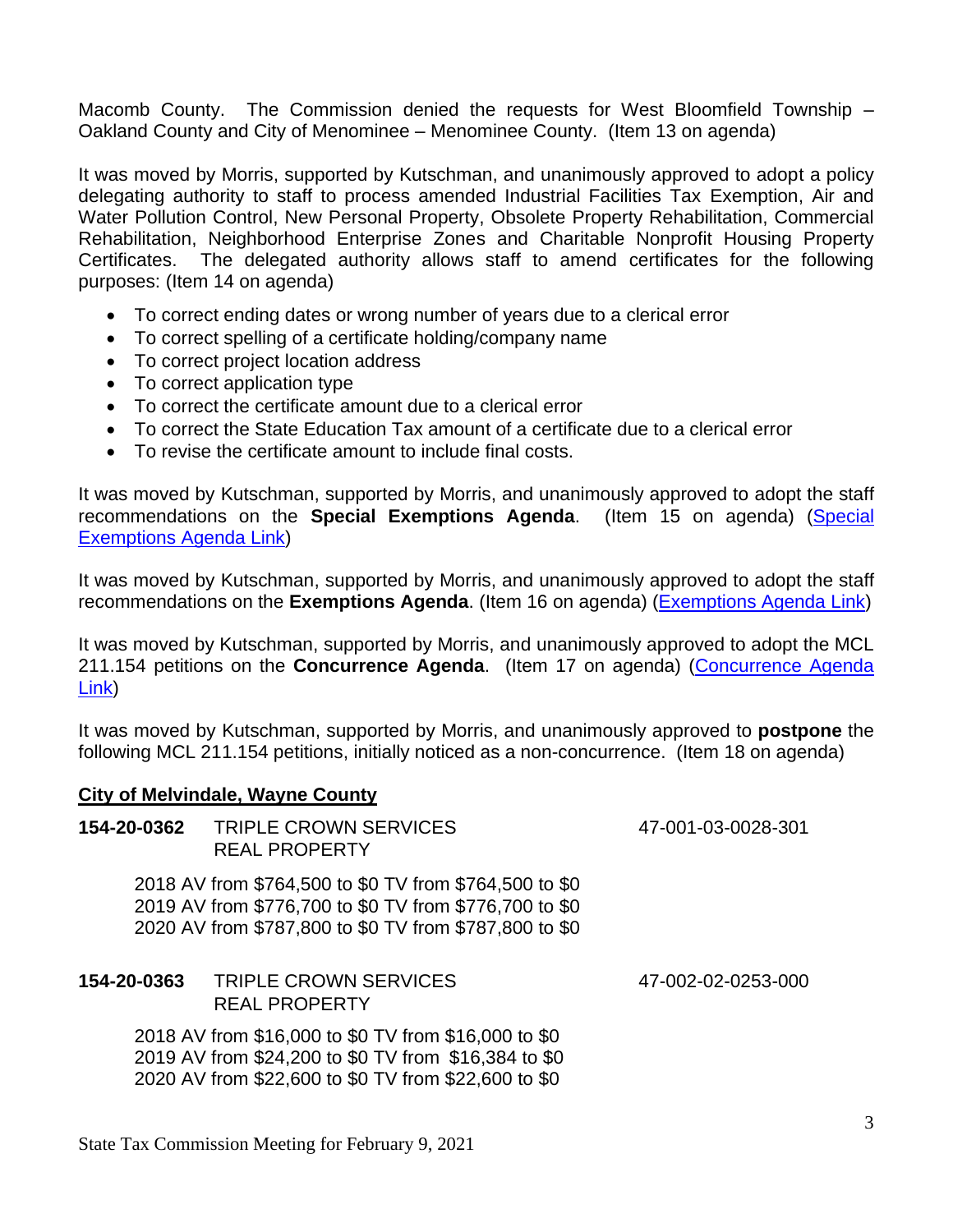### **City of Melvindale, Wayne County**

**154-20-0379** CONSOLIDATED RAIL CORPORATION 47-003-99-0003-007 REAL PROPERTY

2018 AV from \$148,500 to \$0 TV from \$109,387 to \$0 2019 AV from \$148,500 to \$0 TV from \$112,012 to \$0 2020 AV from \$121,400 to \$0 TV from \$114,140 to \$0

It was moved by Kutschman, supported by Morris, and unanimously approved to adopt all other MCL 211.154 petitions. (Item 18 on agenda) [\(NonConcurrence Agenda Link\)](https://www.michigan.gov/documents/treasury/Agenda_-_NonConcurrence_for_Minutes_717594_7.pdf)

Public Comment (Item 19 on agenda):

Michele Oberholtzer spoke before the Commission regarding the application for a poverty tax exemption. Ms. Oberholtzer stated the following: I represent United Community Housing Coalition and we are a nonprofit in Detroit. I lead the Tax Foreclosure Prevention Division and we serve thousands of primarily low-income homeowners across Wayne County. Through our work we fill out many hundreds of poverty tax exemption applications for various municipalities throughout every year. We are watching carefully the changes in the State Law regarding this new form that has come out. I just wanted to say from the perspective of someone who fills these out on behalf of homeowners I have some concerns about the State provided form. One of the biggest conflicts that I have is that in the law it states that the State may not require someone to file income taxes. If they are not required to do so, which is sort of a circular statement, they are not required to. In any case, if you have someone with no earned income for example, they are not required to file income taxes and therefore the poverty tax exemption that the local or city provides them cannot require them to do so. That form is one of the best ways to show what one's income was for the prior tax year. The State provided form has no field asking someone to indicate what their income was during the year in question, but all of the income requirements are for the prior year. So, for example, if your income for a single person household falls below \$14,000 for example for the year 2020 then you may qualify in 2021. But if the 2021 poverty tax exemption provides no means for you to indicate what your income was then the City will have no real means to determine if your income qualified or not. The income that it does request is the current monthly income which as we know a current month is not necessarily representative of entire year nor is it necessarily representative of the entire prior year. So, this is a problem that I anticipate will cause a lot of problems and currently I am appealing to the Michigan Tax Tribunal a case very similar to this. Someone gave her social security income and the City merely multiplied that number by 12 and they said she was over the income, but she was not receiving that income until her  $62<sup>nd</sup>$  birthday midway through the year and she did not file income taxes, so her total number was never visible. One other relatively minor concern I have is that it is quite burdensome to show all of one's debts and expenses. What is your cell phone bill? What is your DTE or water bill, etc.? There is an income test and there is an asset test associated with the poverty exemption. There is no expense or debt test if someone is within the income requirements for them to then identify and produce documentation for all their monthly expenses is an undo burden. It is appropriate that someone may be able to show expenses if they exceed the income guidelines to perhaps qualify for a deviation or partial exemption but to have it as a mandatory part of the application is just wasting trees and time. Those are my comments and thank you so much.